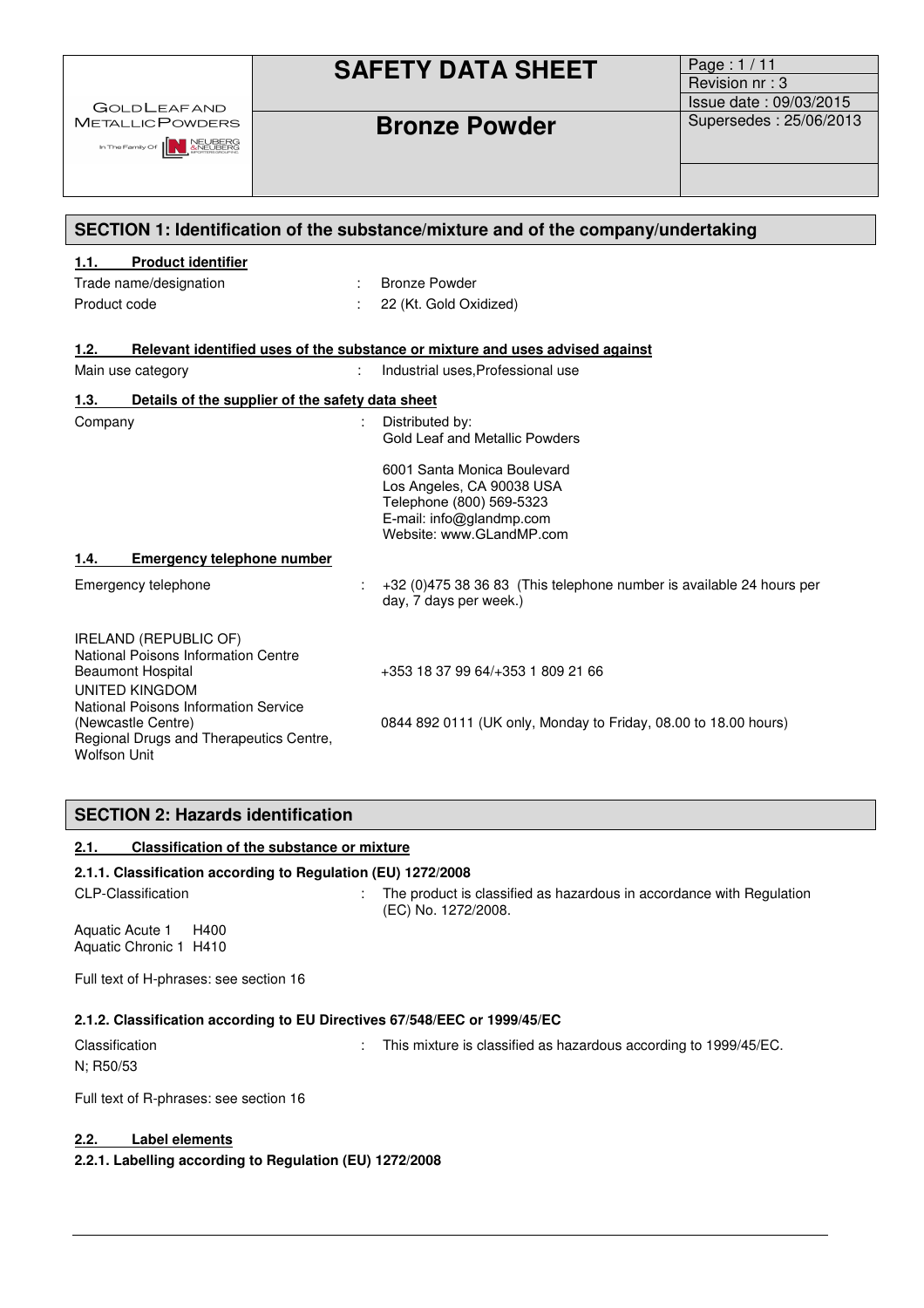| <b>GOLDLEAFAND</b><br><b>METALLICPOWDERS</b><br>In The Family Of <b>NEUBERG</b> | <b>SAFETY DATA SHEET</b><br><b>Bronze Powder</b>                                                                                                                                                                              | Page: 2/11<br>Revision nr: 3<br>Issue date: 09/03/2015<br>Supersedes: 25/06/2013 |
|---------------------------------------------------------------------------------|-------------------------------------------------------------------------------------------------------------------------------------------------------------------------------------------------------------------------------|----------------------------------------------------------------------------------|
| Hazard pictograms                                                               | GHS09                                                                                                                                                                                                                         |                                                                                  |
| Signal word<br><b>Hazard statements</b><br>Precautionary statements             | Warning<br>H410 - Very toxic to aquatic life with long lasting effects.<br>P273 - Avoid release to the environment.<br>P391 - Collect spillage.<br>P501 - Dispose of contents/ container to an approved waste disposal plant. |                                                                                  |
| Not relevant                                                                    | 2.2.2. Labelling according to Directives (67/548 - 1999/45)                                                                                                                                                                   |                                                                                  |

#### **2.3. Other hazards**

Other hazards : PBT/vPvB data Not applicable

### **SECTION 3: Composition/information on ingredients**

## **3.1. Substances**

### Not applicable

### **3.2. Mixtures**

| Substance name                       | <b>Product identifier</b>                                                                               | $\%$      | <b>Classification according to</b><br>Directive 67/548/EEC                          |
|--------------------------------------|---------------------------------------------------------------------------------------------------------|-----------|-------------------------------------------------------------------------------------|
| copper                               | (CAS No.) 7440-50-8<br>(EC No) 231-159-6<br>(REACH-no) 01-2119480154-42-XXXX                            | $70 - 90$ | N: R50<br>R <sub>53</sub>                                                           |
| Zinc powder - zinc dust (stabilized) | (CAS No.) 7440-66-6<br>(EC No) 231-175-3<br>(EC Index) 030-002-00-7<br>(REACH-no) 01-2119467174-37-XXXX | $10 - 30$ | N: R50/53                                                                           |
|                                      |                                                                                                         |           |                                                                                     |
| Substance name                       | <b>Product identifier</b>                                                                               | $\%$      | <b>Classification according to</b><br><b>Regulation (EC) No.</b><br>1272/2008 [CLP] |
| copper                               | (CAS No.) 7440-50-8<br>(EC No) 231-159-6<br>(REACH-no) 01-2119480154-42-XXXX                            | $70 - 90$ | Aquatic Acute 1, H400 (M=10)<br>Aquatic Chronic 3, H412                             |
| Zinc powder - zinc dust (stabilized) | (CAS No.) 7440-66-6<br>(EC No) 231-175-3<br>(EC Index) 030-002-00-7<br>(REACH-no) 01-2119467174-37-XXXX | $10 - 30$ | Aquatic Acute 1, H400<br>Aquatic Chronic 1, H410                                    |

Full text of R- and H-phrases: see section 16

| <b>SECTION 4: First aid measures</b>      |                                                                                                                                         |
|-------------------------------------------|-----------------------------------------------------------------------------------------------------------------------------------------|
| Description of first aid measures<br>4.1. |                                                                                                                                         |
| Inhalation                                | : Provide fresh air.<br>When in doubt or if symptoms are observed, get medical advice.                                                  |
| Skin contact                              | : No hazards which require special first aid measures.                                                                                  |
| Eye contact                               | : Rinse immediately with plenty of water, also under the eyelids, for at<br>least 15 minutes.<br>If symptoms persist, call a physician. |
| In case of ingestion                      | : When in doubt or if symptoms are observed, get medical advice.                                                                        |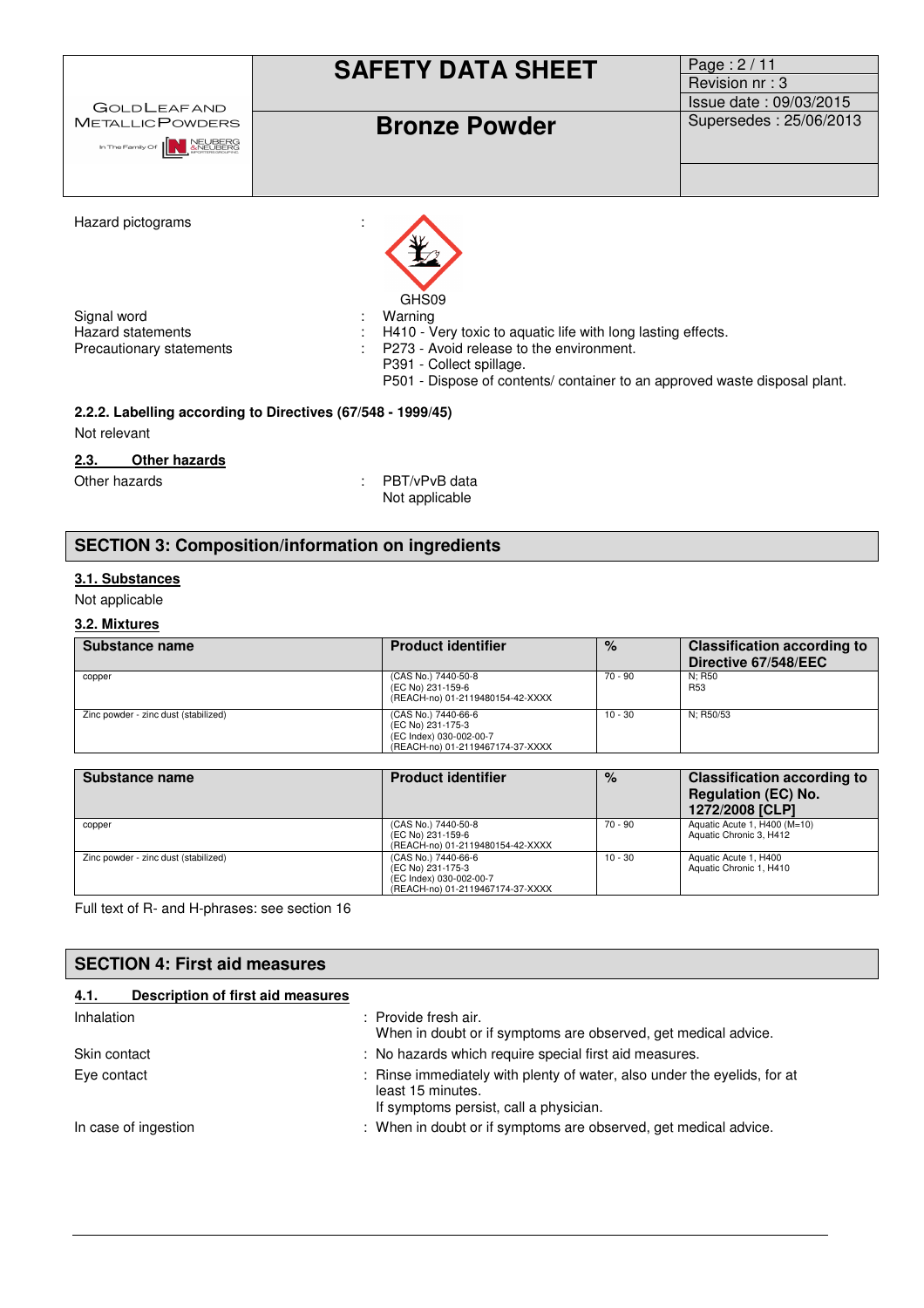| <b>GOLDLEAFAND</b>                                            | <b>SAFETY DATA SHEET</b>                                                                                                                                           | Page: 3/11<br>Revision nr: 3<br>Issue date: 09/03/2015 |
|---------------------------------------------------------------|--------------------------------------------------------------------------------------------------------------------------------------------------------------------|--------------------------------------------------------|
| <b>METALLICPOWDERS</b><br>In The Family Of <b>AN INEUBERG</b> | <b>Bronze Powder</b>                                                                                                                                               | Supersedes: 25/06/2013                                 |
|                                                               |                                                                                                                                                                    |                                                        |
| Additional advice                                             | : Treat symptomatically.<br>See also section 8<br>First aider: Pay attention to self-protection!<br>When in doubt or if symptoms are observed, get medical advice. |                                                        |
| 4.2.                                                          | Most important symptoms and effects, both acute and delayed                                                                                                        |                                                        |
| Inhalation                                                    | : Repeated or prolonged exposure: (dust) : May cause respiratory<br>impairment and lung damage.                                                                    |                                                        |
| Skin contact                                                  | : No adverse effects are expected.                                                                                                                                 |                                                        |
| Eye contact                                                   | : Dust contact with the eyes can lead to mechanical irritation.                                                                                                    |                                                        |
| Ingestion                                                     | : May be irritating.                                                                                                                                               |                                                        |
| Other adverse effects                                         | : none.                                                                                                                                                            |                                                        |

### **4.3. Indication of any immediate medical attention and special treatment needed**

No data available

| <b>SECTION 5: Firefighting measures</b>                                                                                                         |                                                                                                                                                                    |  |
|-------------------------------------------------------------------------------------------------------------------------------------------------|--------------------------------------------------------------------------------------------------------------------------------------------------------------------|--|
| <b>Extinguishing media</b><br>5.1.<br>Suitable extinguishing media<br>Extinguishing media which must not be used : Water<br>for safety reasons: | : Foam, ABC-powder, Carbon dioxide, Dry sand                                                                                                                       |  |
| Special hazards arising from the substance or mixture<br>5.2.                                                                                   |                                                                                                                                                                    |  |
| Fire hazard                                                                                                                                     | : Non-flammable.                                                                                                                                                   |  |
| Specific hazards                                                                                                                                | Hazardous decomposition products<br>metal oxides<br>Do not allow run-off from fire-fighting to enter drains or water courses.<br>Dispose according to legislation. |  |
| <b>Advice for firefighters</b><br>5.3.<br>Advice for firefighters                                                                               | Special protective equipment for firefighters.<br>In case of fire: Wear self-contained breathing apparatus.                                                        |  |

| <b>SECTION 6: Accidental release measures</b>                |                                                                                                                                                                                                                                     |  |  |
|--------------------------------------------------------------|-------------------------------------------------------------------------------------------------------------------------------------------------------------------------------------------------------------------------------------|--|--|
| 6.1.                                                         | Personal precautions, protective equipment and emergency procedures                                                                                                                                                                 |  |  |
| For non-emergency personnel                                  | : Evacuate area.<br>Prevent unauthorised persons entering the zone.<br>Provide adequate ventilation.<br>Use personal protective equipment as required.<br>Personal protection equipment: see section 8<br>Avoid generation of dust. |  |  |
| For emergency responders                                     | : Ensure procedures and training for emergency decontamination and<br>disposal are in place.<br>Personal protection equipment: see section 8.                                                                                       |  |  |
| <b>Environmental precautions</b><br>6.2.                     |                                                                                                                                                                                                                                     |  |  |
| Environmental precautions                                    | : Do not allow to enter into surface water or drains.                                                                                                                                                                               |  |  |
| Methods and material for containment and cleaning up<br>6.3. |                                                                                                                                                                                                                                     |  |  |
| Methods for cleaning up                                      | : Stop leak if safe to do so.<br>Dam up.<br>Take up mechanically.<br>Do not rinse down with water. /<br>Water (with cleaning agent)<br>Dispose according to legislation.                                                            |  |  |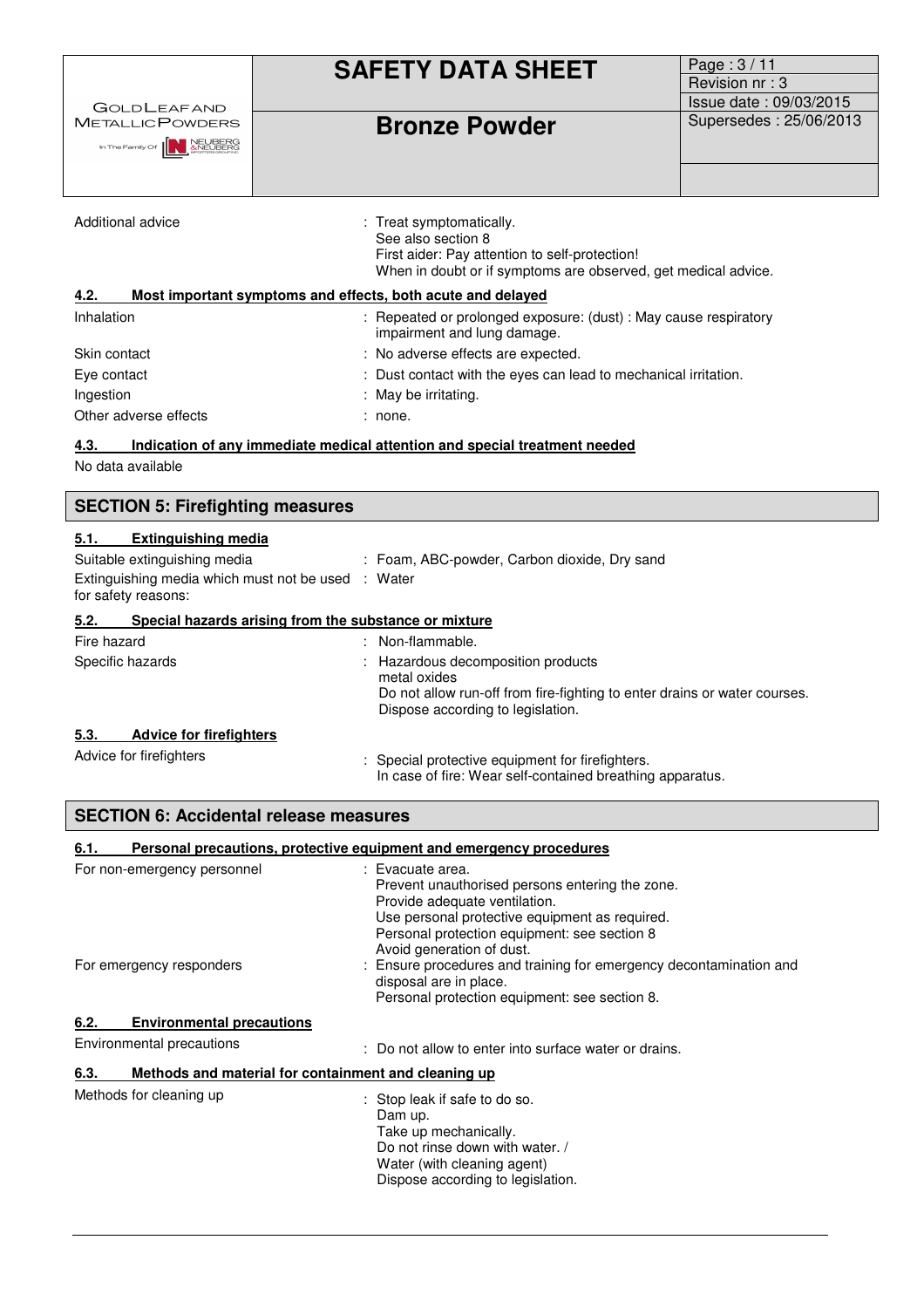|                                               | <b>SAFETY DATA SHEET</b> | Page: $4/11$<br>Revision nr: 3<br><b>Issue date: 09/03/2015</b> |
|-----------------------------------------------|--------------------------|-----------------------------------------------------------------|
| <b>GOLDLEAFAND</b><br><b>METALLIC POWDERS</b> | <b>Bronze Powder</b>     | Supersedes: 25/06/2013                                          |
| In The Family Of <b>NEW ANEWBERG</b>          |                          |                                                                 |

### **6.4. Reference to other sections**

Personal protection equipment: see section 8 Disposal: see section 13.

| <b>SECTION 7: Handling and storage</b>                               |                                                                                                                                                                                                                                                                                                                                                                                                                                                                                                                                                 |  |  |
|----------------------------------------------------------------------|-------------------------------------------------------------------------------------------------------------------------------------------------------------------------------------------------------------------------------------------------------------------------------------------------------------------------------------------------------------------------------------------------------------------------------------------------------------------------------------------------------------------------------------------------|--|--|
| <b>Precautions for safe handling</b><br>7.1.                         |                                                                                                                                                                                                                                                                                                                                                                                                                                                                                                                                                 |  |  |
| Handling<br>Advices on general occupational hygiene                  | Provide adequate ventilation.<br>Use personal protective equipment as required.<br>Avoid contact with skin, eyes and clothes.<br>Personal protection equipment: see section 8<br>Avoid generation of dust.<br>Take any precaution to avoid mixing with incompatible materials.<br>See also section 10<br>Do not allow to enter into surface water or drains.<br>Keep good industrial hygiene.<br>When using do not eat, drink or smoke.<br>Wash hands before breaks and immediately after using the product.<br>Take off contaminated clothing. |  |  |
| Conditions for safe storage, including any incompatibilities<br>7.2. |                                                                                                                                                                                                                                                                                                                                                                                                                                                                                                                                                 |  |  |
| Storage                                                              | Keep containers tightly closed in a dry, cool and well-ventilated place.<br>Do not store near or with any of the incompatible materials listed in<br>section 10.<br>Protect against water. /<br>Humidity                                                                                                                                                                                                                                                                                                                                        |  |  |
| Packaging materials                                                  | Keep/Store only in original container.                                                                                                                                                                                                                                                                                                                                                                                                                                                                                                          |  |  |
| 7.3<br>Specific end use(s)                                           |                                                                                                                                                                                                                                                                                                                                                                                                                                                                                                                                                 |  |  |

No data available.

### **SECTION 8: Exposure controls/personal protection**

### **8.1. Control parameters**

Exposure limit values in the state of the state of the state of the state of the state of the state of the state of the state of the state of the state of the state of the state of the state of the state of the state of th

| copper (7440-50-8)                     |                                                                             |                                                                                                  |
|----------------------------------------|-----------------------------------------------------------------------------|--------------------------------------------------------------------------------------------------|
| Austria                                | $MAK$ (mg/m <sup>3</sup> )                                                  | 1 mg/m <sup>3</sup> (inhalable fraction)<br>0,1 mg/m <sup>3</sup> (respirable fraction, smoke)   |
| Austria                                | MAK Short time value (mg/m <sup>3</sup> )                                   | $4$ mg/m <sup>3</sup> (inhalable fraction)<br>0,4 mg/m <sup>3</sup> (respirable fraction, smoke) |
| <b>Belgium</b>                         | Limit value $(mg/m3)$                                                       | $0,2$ mg/m <sup>3</sup> (fume)<br>1 mg/m <sup>3</sup> (dust and mist)                            |
| <b>Bulgaria</b>                        | OEL TWA (mg/m <sup>3</sup> )                                                | 0,1 mg/m <sup>3</sup> (metal vapor)                                                              |
| Croatia                                | GVI (granična vrijednost izloženosti) (mg/m <sup>3</sup> )                  | $0,2$ mg/m <sup>3</sup> (fume)<br>1 mg/m $3$ (dust)                                              |
| Croatia                                | KGVI (kratkotrajna granična vrijednost<br>izloženosti) (mg/m <sup>3</sup> ) | 2 mg/m <sup>3</sup> (dust and fumes)                                                             |
| France                                 | $VLE$ (mg/m <sup>3</sup> )                                                  | 2 mg/m $3$ (dust)                                                                                |
| France                                 | VME (mg/m <sup>3</sup> )                                                    | $0,2$ mg/m <sup>3</sup> (fume)<br>1 mg/m $3$ (dust)                                              |
| Greece                                 | OEL TWA (mg/m <sup>3</sup> )                                                | $0,2$ mg/m <sup>3</sup> (fume)<br>1 mg/m $3$ (dust)                                              |
| Greece                                 | OEL STEL (mg/m <sup>3</sup> )                                               | 2 mg/m $3$ (dust)                                                                                |
| Italy - Portugal - USA<br><b>ACGIH</b> | ACGIH TWA $(mg/m3)$                                                         | $0,2$ mg/m <sup>3</sup> (fume)                                                                   |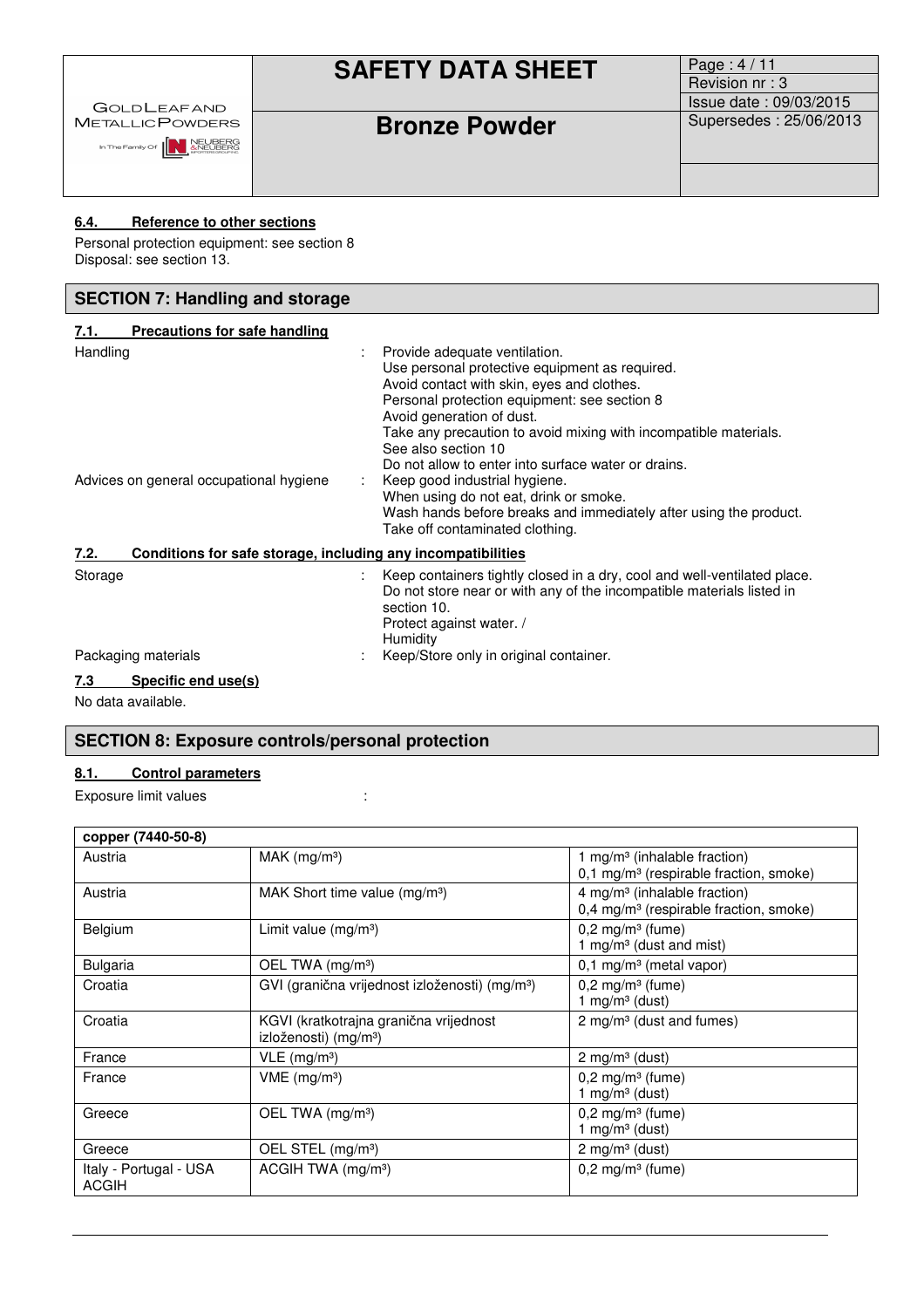| <b>GOLDLEAFAND</b> |
|--------------------|
| MetallicPowders    |

**SAFETY DATA SHEET** Page : 5/11

# Revision nr : 3 Issue date : 09/03/2015<br>Supersedes : 25/06/2013

In The Family Of **NEUBERG**<br>
MOREUBERG<br>
MORTINS CROSS NOTES CROSS NO.

## **Bronze Powder**

| copper (7440-50-8) |                                                |                                                                                         |  |
|--------------------|------------------------------------------------|-----------------------------------------------------------------------------------------|--|
| Latvia             | OEL TWA (mg/m <sup>3</sup> )                   | $0,5$ mg/m <sup>3</sup>                                                                 |  |
| Spain              | $VLA-ED$ (mg/m <sup>3</sup> )                  | $0,2$ mg/m <sup>3</sup> (fume)                                                          |  |
|                    |                                                | 1 mg/m <sup>3</sup> (dust and mist)                                                     |  |
| Switzerland        | $VLE$ (mg/m <sup>3</sup> )                     | $0,2$ mg/m <sup>3</sup> (inhalable)                                                     |  |
| Switzerland        | $VME$ (mg/m <sup>3</sup> )                     | $0,1$ mg/m <sup>3</sup> (inhalable)                                                     |  |
| Netherlands        | Grenswaarde TGG 8H (mg/m <sup>3</sup> )        | 0,1 mg/m <sup>3</sup> (inhalable fraction)                                              |  |
| United Kingdom     | WEL TWA (mg/m <sup>3</sup> )                   | 1 mg/m $3$ (dust and mists)<br>$0,2$ mg/m <sup>3</sup> (fume)                           |  |
| United Kingdom     | WEL STEL (mg/m <sup>3</sup> )                  | 0,6 mg/m <sup>3</sup> (calculated-fume)<br>2 mg/m <sup>3</sup> (dust and mist)          |  |
| Czech Republic     | Expoziční limity (PEL) (mg/m <sup>3</sup> )    | 1 mg/m $3$ (dust)<br>$0,1$ mg/m <sup>3</sup> (fume)                                     |  |
| Denmark            | Grænseværdie (langvarig) (mg/m <sup>3</sup> )  | 1,0 mg/m <sup>3</sup> (dust and powder)<br>$0,1$ mg/m <sup>3</sup> (fume)               |  |
| Finland            | HTP-arvo (8h) (mg/m <sup>3</sup> )             | 1 mg/m $3$<br>0,1 mg/m <sup>3</sup> (respirable dust and fume)                          |  |
| Hungary            | AK-érték                                       | 1 mg/m $3$<br>$0,1$ mg/m <sup>3</sup> (fume)                                            |  |
| Hungary            | CK-érték                                       | 4 mg/m $3$<br>$0,4$ mg/m <sup>3</sup> (fume)                                            |  |
| Ireland            | OEL (8 hours ref) (mg/m <sup>3</sup> )         | $0,2$ mg/m <sup>3</sup> (fume)<br>1 mg/m <sup>3</sup> (dust and mist)                   |  |
| Ireland            | OEL (15 min ref) (mg/m3)                       | 0,6 mg/m <sup>3</sup> (calculated-fume)<br>2 mg/m <sup>3</sup> (dust and mist)          |  |
| Lithuania          | IPRV (mg/m <sup>3</sup> )                      | 1 mg/m <sup>3</sup> (inhalable fraction)<br>0,2 mg/m <sup>3</sup> (respirable fraction) |  |
| Norway             | Gjennomsnittsverdier (AN) (mg/m <sup>3</sup> ) | $0,1$ mg/m <sup>3</sup> (fume)<br>1 mg/m $3$ (dust)                                     |  |
| Norway             | Gjennomsnittsverdier (Korttidsverdi) (mg/m3)   | $0,3$ mg/m <sup>3</sup> (fume)<br>$3$ mg/m $3$ (dust)                                   |  |
| Poland             | NDS (mg/m <sup>3</sup> )                       | $0,2$ mg/m <sup>3</sup>                                                                 |  |
| Romania            | OEL TWA (mg/m <sup>3</sup> )                   | $0,50$ mg/m <sup>3</sup> (powder)                                                       |  |
| Romania            | OEL STEL (mg/m <sup>3</sup> )                  | $0,20$ mg/m <sup>3</sup> (fume)<br>$1,50$ mg/m <sup>3</sup> (dust)                      |  |
| Slovakia           | NPHV (priemerná) (mg/m <sup>3</sup> )          | 1 mg/m $3$ (dust)<br>$0,1$ mg/m <sup>3</sup> (fume)                                     |  |
| Slovakia           | NPHV (Hraničná) (mg/m <sup>3</sup> )           | $2$ mg/m <sup>3</sup> (dust)<br>$0,2$ mg/m <sup>3</sup> (fume)                          |  |
| Sweden             | nivågränsvärde (NVG) (mg/m <sup>3</sup> )      | 1 mg/m $3$ (total dust)<br>$0,2$ mg/m <sup>3</sup> (respirable dust)                    |  |

| Zinc powder - zinc dust (stabilized) (7440-66-6) |                            |                                                                        |
|--------------------------------------------------|----------------------------|------------------------------------------------------------------------|
| Switzerland                                      | $VLE$ (mg/m <sup>3</sup> ) | $0.4 \text{ mg/m}^3$ (respirable)                                      |
| Switzerland                                      | $VME$ (mg/m <sup>3</sup> ) | $0,1$ mg/m <sup>3</sup> (respirable)<br>$2 \text{ mg/m}^3$ (inhalable) |

Recommended monitoring procedures

: Concentration measurement in air<br>Personal air monitoring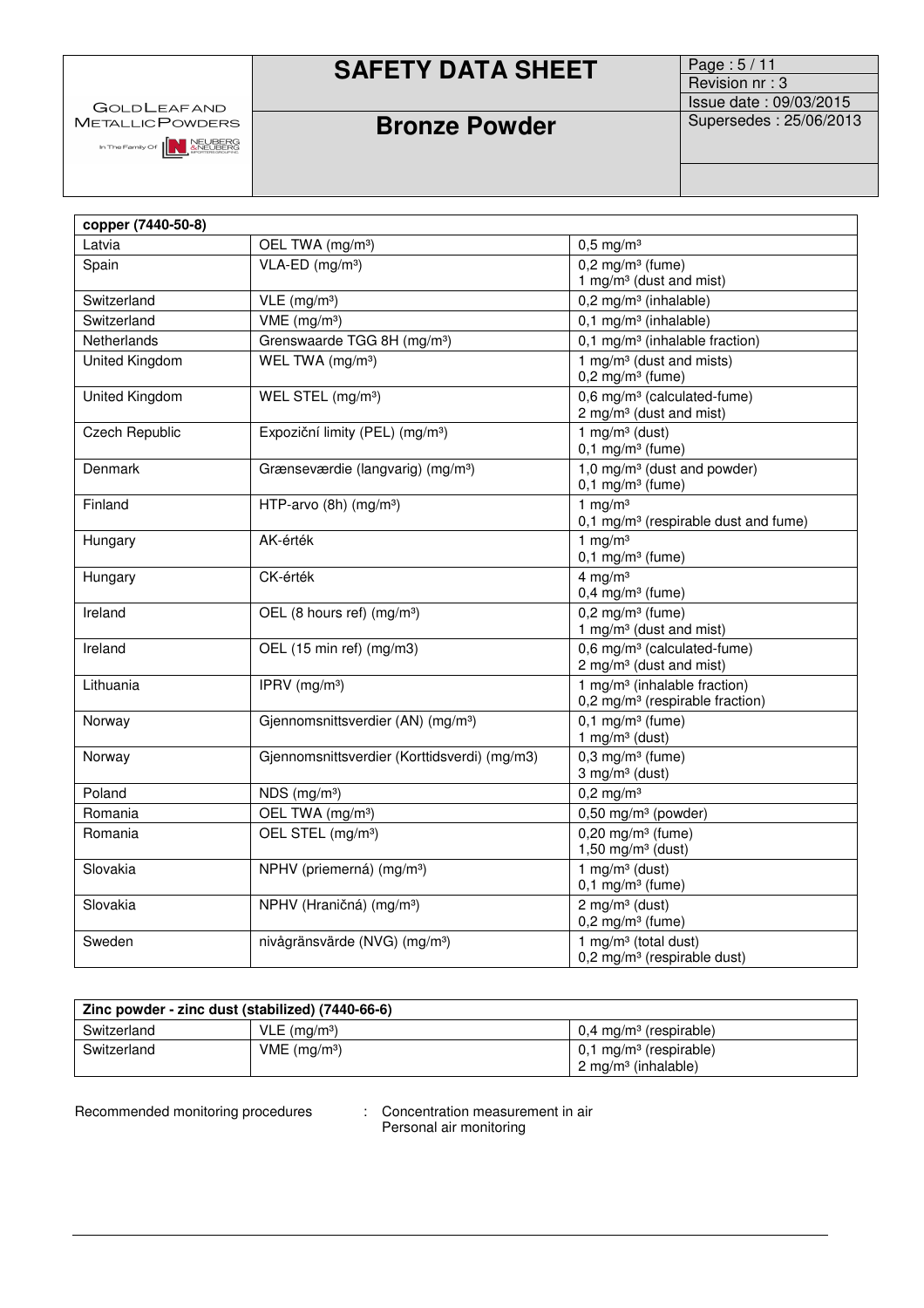|                                                         | <b>SAFETY DATA SHEET</b>                                                                                                                                                                                                                                                                                                                                                                                                                                                                        | Page: 6/11             |
|---------------------------------------------------------|-------------------------------------------------------------------------------------------------------------------------------------------------------------------------------------------------------------------------------------------------------------------------------------------------------------------------------------------------------------------------------------------------------------------------------------------------------------------------------------------------|------------------------|
|                                                         |                                                                                                                                                                                                                                                                                                                                                                                                                                                                                                 | Revision nr: 3         |
| <b>GOLDLEAFAND</b>                                      |                                                                                                                                                                                                                                                                                                                                                                                                                                                                                                 | Issue date: 09/03/2015 |
| <b>METALLICPOWDERS</b><br>N NEUBERG<br>In The Family Of | <b>Bronze Powder</b>                                                                                                                                                                                                                                                                                                                                                                                                                                                                            | Supersedes: 25/06/2013 |
| 8.2.<br><b>Exposure controls</b>                        |                                                                                                                                                                                                                                                                                                                                                                                                                                                                                                 |                        |
| Personal protection equipment                           | The type of protective equipment must be selected according to the<br>concentration and amount of the dangerous substance at the specific<br>workplace. :<br>dust                                                                                                                                                                                                                                                                                                                               |                        |
| Respiratory protection                                  | Use appropriate respiratory protection.<br>Effective dust mask. (EN 149)<br>Respirator with a particle filter (EN 143):<br>Full face mask (EN 136)<br>Half-face mask (DIN EN 140)<br>Filter type: P1                                                                                                                                                                                                                                                                                            |                        |
| Hand protection                                         | Wear gloves in accordance with EN 388 as a protection against<br>mechanical risks., The selection of specific gloves for a specific<br>application and time of use in a working area, should also take into<br>account other factors on the working space, such as (but not limited to):<br>other chemicals that are possibly used, physical requirements<br>(protection against cutting/drilling, skill, thermal protection), and the<br>instructions/specification of the supplier of gloves. |                        |
| Eye protection                                          | Wear eye glasses with side protection according to EN 166.                                                                                                                                                                                                                                                                                                                                                                                                                                      |                        |
| Body protection                                         | No special protective equipment required.                                                                                                                                                                                                                                                                                                                                                                                                                                                       |                        |
| Thermal hazard protection                               | Use dedicated equipment.<br>Not required under normal use.                                                                                                                                                                                                                                                                                                                                                                                                                                      |                        |
| Engineering control measures                            | Use only in area provided with appropriate exhaust ventilation.<br>Organisational measures to prevent/limit releases, dispersion and<br>exposure<br>See also section 7                                                                                                                                                                                                                                                                                                                          |                        |
| Environmental exposure controls                         | Do not allow to enter into surface water or drains.<br>Comply with applicable Community environmental protection<br>legislation.                                                                                                                                                                                                                                                                                                                                                                |                        |

## **SECTION 9: Physical and chemical properties**

### **9.1. Information on basic physical and chemical properties**

| Appearance                                   | ÷ | Powder                                |
|----------------------------------------------|---|---------------------------------------|
| Colour                                       |   | gold                                  |
| Odour                                        |   | odourless                             |
| Odour threshold:                             |   | No data available                     |
| Odour threshold:                             |   | No data available                     |
| рH                                           |   | Not applicable                        |
| Melting point/freezing point                 | ÷ | 850 $\degree$ C                       |
| Initial boiling point and boiling range      |   | No data available                     |
| Flash point                                  |   | Not applicable                        |
| Evaporation rate                             |   | No data available                     |
| Flammability (solid, gas)                    |   | Non-flammable.                        |
| Upper/lower flammability or explosive limits |   | No data available                     |
| Vapour pressure                              |   | No data available                     |
| Vapour density                               | ٠ | No data available                     |
| Density                                      |   | 7,14 - 8,96 g/cm <sup>3</sup> @ 20 °C |
| Relative density                             |   | No data available                     |
| Water solubility                             |   | Insoluble                             |
| Solubility in different media                |   | No data available                     |
| Partition coefficient n-octanol/water        |   | Not applicable                        |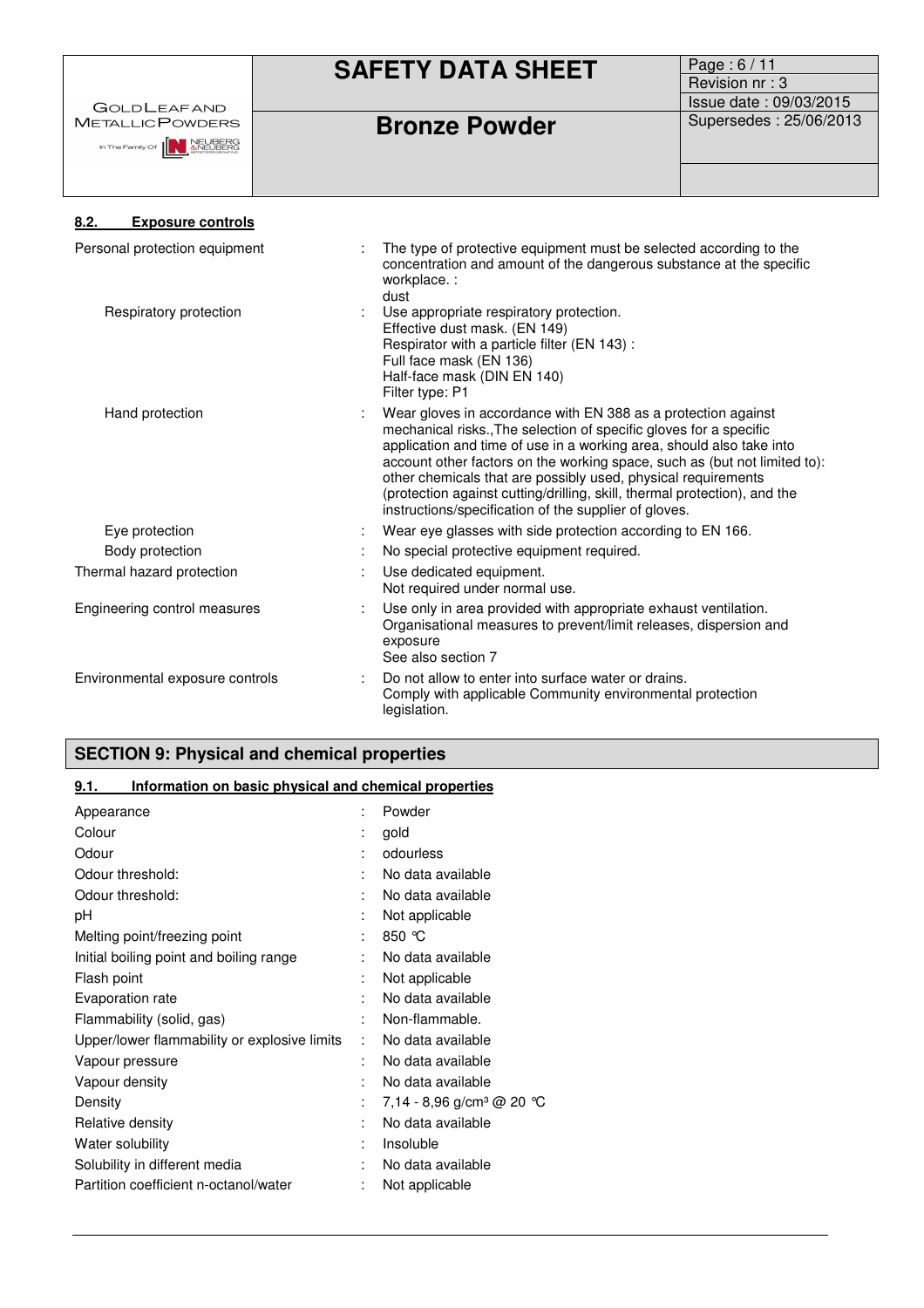| <b>GOLDLEAFAND</b>                                                                                     | <b>SAFETY DATA SHEET</b>                                                                                                                                                                  | Page: 7/11<br>Revision nr: 3<br>Issue date: 09/03/2015 |
|--------------------------------------------------------------------------------------------------------|-------------------------------------------------------------------------------------------------------------------------------------------------------------------------------------------|--------------------------------------------------------|
| <b>METALLICPOWDERS</b><br>In The Family Of <b>NEUBERG</b><br><b>ANEUBERG</b><br><b><i>ANEUBERG</i></b> | <b>Bronze Powder</b>                                                                                                                                                                      | Supersedes: 25/06/2013                                 |
| Auto-ignition temperature                                                                              | Not applicable                                                                                                                                                                            |                                                        |
| Decomposition temperature                                                                              | No data available                                                                                                                                                                         |                                                        |
| Viscosity                                                                                              | Not applicable                                                                                                                                                                            |                                                        |
| Explosive properties                                                                                   | Not applicable<br>The study does not need to be conducted because there are no<br>chemical groups associated with explosive properties present in the<br>molecule.                        |                                                        |
| Oxidising properties                                                                                   | Not applicable<br>The classification procedure needs not to be applied because there are<br>no chemical groups present in the molecule which are associated with<br>oxidising properties. |                                                        |
| <b>Other information</b><br>9.2.                                                                       |                                                                                                                                                                                           |                                                        |
| Other information                                                                                      | (Apparent) Density : 0.6 - 1.4 g/cm <sup>3</sup> @ 20 °C<br>÷                                                                                                                             |                                                        |

| <b>SECTION 10: Stability and reactivity</b>      |                                                                                  |  |  |
|--------------------------------------------------|----------------------------------------------------------------------------------|--|--|
| <b>Reactivity</b><br>10.1.                       |                                                                                  |  |  |
| Reactivity                                       | None under normal processing.<br>Reference to other sections: 10.5               |  |  |
| <b>Chemical stability</b><br>10.2.               |                                                                                  |  |  |
| Stability                                        | The product is stable under storage at normal ambient temperatures.              |  |  |
| Possibility of hazardous reactions<br>10.3.      |                                                                                  |  |  |
| Possibility of hazardous reactions               | Reference to other sections: 10.4                                                |  |  |
| <b>Conditions to avoid</b><br>10.4.              |                                                                                  |  |  |
| Conditions to avoid                              | Remove all sources of ignition.<br>See also section 7                            |  |  |
| Incompatible materials<br>10.5.                  |                                                                                  |  |  |
| Incompatible materials                           | Acids and bases ., Oxidising substances ., Halogens ., Halogenated<br>compounds. |  |  |
| 10.6.<br><b>Hazardous decomposition products</b> |                                                                                  |  |  |
| Hazardous decomposition products                 | metal oxides                                                                     |  |  |

## **SECTION 11: Toxicological information**

### **11.1. Information on toxicological effects**

Acute toxicity **interpretatal intervals in the classified** (Based on available data, the classification criteria are not met.)

| Zinc powder - zinc dust (stabilized) (7440-66-6) |                                                                                                            |  |  |
|--------------------------------------------------|------------------------------------------------------------------------------------------------------------|--|--|
| LD50/oral/rat                                    | > 2000 mg/kg                                                                                               |  |  |
| LC50/inhalation/4h/rat                           | $> 5410$ mg/m <sup>3</sup>                                                                                 |  |  |
| Skin corrosion/irritation                        | : Not classified (Based on available data, the classification criteria are not met.)<br>pH: Not applicable |  |  |
| Serious eye damage/eye irritation                | : Not classified (Based on available data, the classification criteria are not met.)<br>pH: Not applicable |  |  |
| Respiratory or skin sensitisation                | : Not classified (Based on available data, the classification criteria are not met.)                       |  |  |
| Germ cell mutagenicity                           | : Not classified (Based on available data, the classification criteria are not met.)                       |  |  |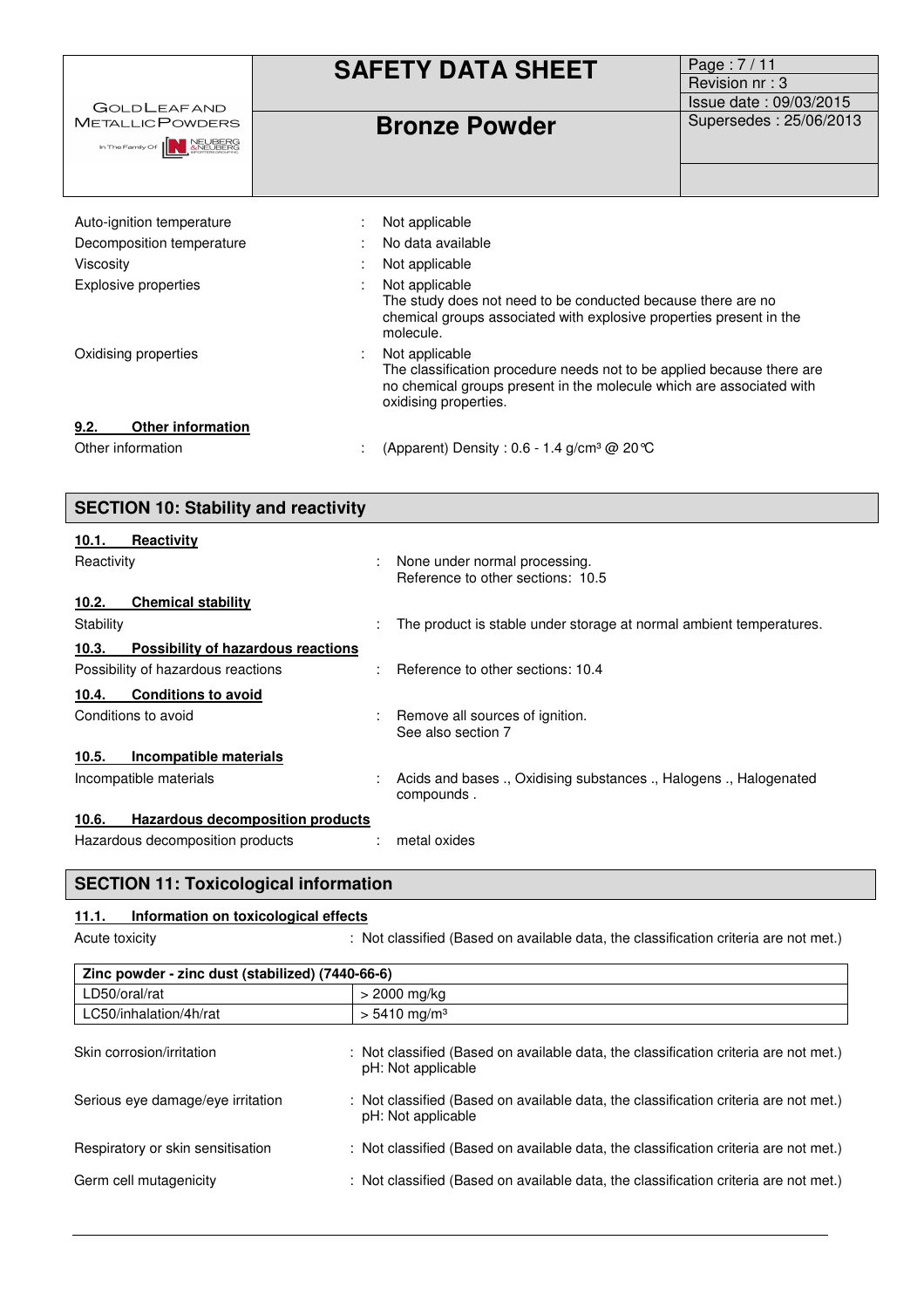| <b>GOLDLEAFAND</b>                                              | <b>SAFETY DATA SHEET</b> | Page: $8/11$<br>Revision nr: 3<br>Issue date: 09/03/2015 |
|-----------------------------------------------------------------|--------------------------|----------------------------------------------------------|
| <b>METALLIC POWDERS</b><br>In The Family Of <b>NEW ANEUBERG</b> | <b>Bronze Powder</b>     | Supersedes: 25/06/2013                                   |

| Carcinogenicity                                  | : Not classified (Based on available data, the classification criteria are not met.) |  |
|--------------------------------------------------|--------------------------------------------------------------------------------------|--|
| Reproductive toxicity                            | : Not classified (Based on available data, the classification criteria are not met.) |  |
| STOT-single exposure                             | : Not classified (Based on available data, the classification criteria are not met.) |  |
| STOT-repeated exposure                           | : Not classified (Based on available data, the classification criteria are not met.) |  |
| Zinc powder - zinc dust (stabilized) (7440-66-6) |                                                                                      |  |
| NOAEL (oral, rat, 90 days)                       | 31,52 mg/kg bodyweight/day                                                           |  |

Aspiration hazard : Not classified (Based on available data, the classification criteria are not met.)

#### **Other information**

 $\overline{\phantom{a}}$ 

Symptoms related to the physical, chemical and toxicological characteristics, Reference to other sections: 4.2

| <b>SECTION 12: Ecological information</b> |          |                                                                                                       |
|-------------------------------------------|----------|-------------------------------------------------------------------------------------------------------|
| 12.1.                                     | Toxicitv |                                                                                                       |
| Toxicity                                  |          | : Very toxic to aquatic organisms, may cause long-term adverse effects in the<br>aquatic environment. |

| copper (7440-50-8)        |                                                                           |
|---------------------------|---------------------------------------------------------------------------|
| LC50 fish 1               | 0,0068 - 0,0156 mg/l (Exposure time: 96 h - Species: Pimephales promelas) |
| EC50 Daphnia 1            | 0,03 mg/l (Exposure time: 48 h - Species: Daphnia magna [Static])         |
| LC50 fish 2               | < 0,3 mg/l (Exposure time: 96 h - Species: Pimephales promelas [static])  |
| EC50 72h algae [mg/l] (1) | 0,0426 - 0,0535 mg/l (Species: Pseudokirchneriella subcapitata [static])  |
| EC50 96h algae [mg/l] (1) | 0,031 - 0,054 mg/l (Species: Pseudokirchneriella subcapitata [static])    |

| Zinc powder - zinc dust (stabilized) (7440-66-6) |                                                                                                                                                                                                          |  |
|--------------------------------------------------|----------------------------------------------------------------------------------------------------------------------------------------------------------------------------------------------------------|--|
| LC50 fish 1                                      | 439 µg/l                                                                                                                                                                                                 |  |
| EC50 Daphnia 1                                   | 1833 - 2909 µg/l                                                                                                                                                                                         |  |
| EC50 72h algae [mg/l] (1)                        | 0,09 - 0,125 mg/l (Species: Pseudokirchneriella subcapitata [static])                                                                                                                                    |  |
| EC50 96h algae [mg/l] (1)                        | 0,11 - 0,271 mg/l (Species: Pseudokirchneriella subcapitata [static])                                                                                                                                    |  |
| NOEC chronic fish                                | 30 d 169 µg/L                                                                                                                                                                                            |  |
| NOEC chronic crustacea                           | 25 - 50 µg/L                                                                                                                                                                                             |  |
| Additional information                           | EC10, algae: $2.5 - 48 \mu g/L$<br>NOEC, Chronic Toxicity to aquatic plants: 60 µg/L<br>EC50, microorganisms: 5.2 mg/l<br>NOEC, aquatic organisms: 10 - 15 µg/L<br>LOEC, aquatic organisms: 10 - 15 µg/L |  |

### **12.2. Persistence and degradability**

Persistence and degradability : Not applicable

### **12.3. Bioaccumulative potential**

| <b>Bioaccumulation</b>                | No data available |
|---------------------------------------|-------------------|
| Partition coefficient n-octanol/water | Not applicable    |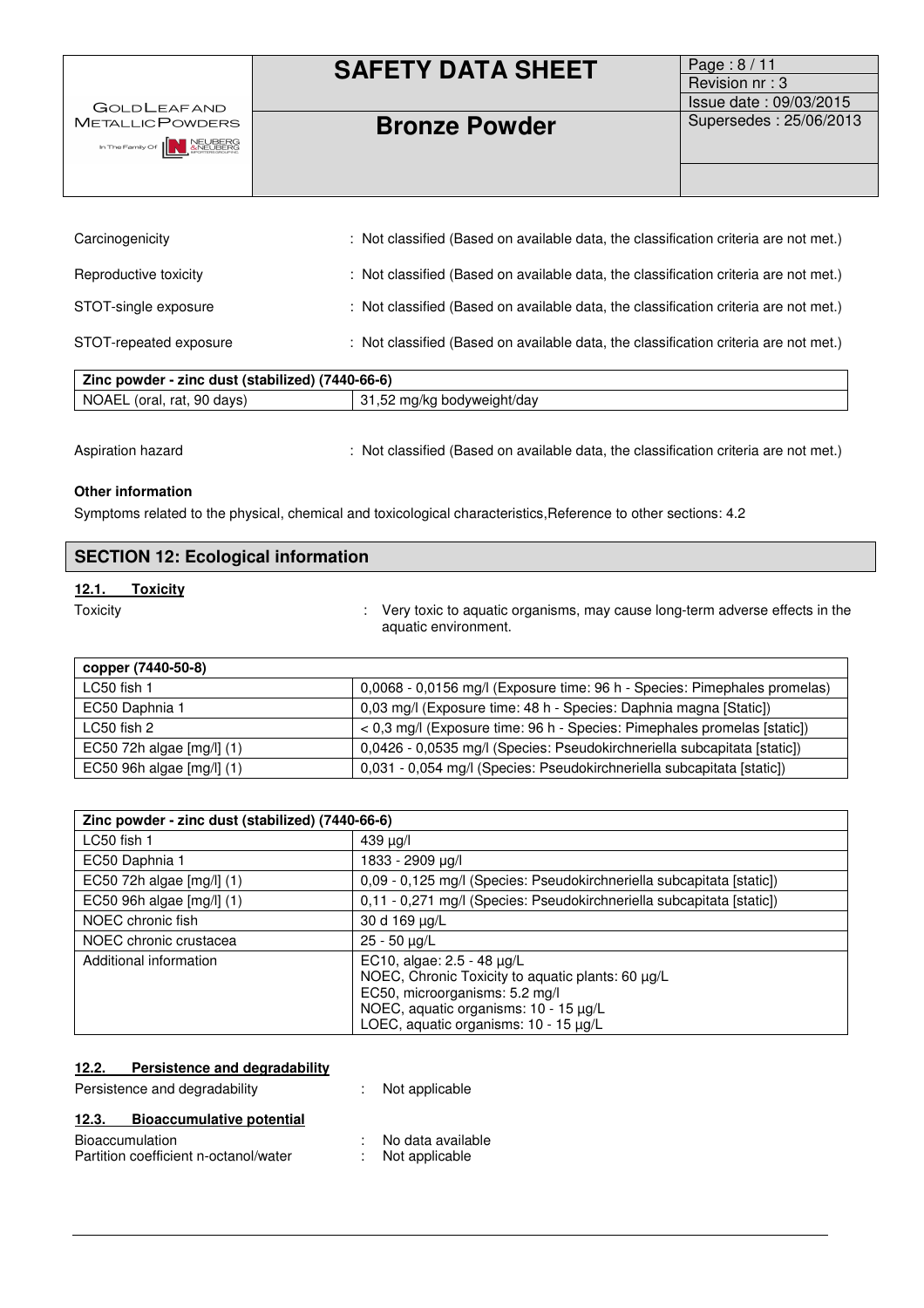|                                                                  | <b>SAFETY DATA SHEET</b>                                                                                                                | Page: 9/11                                       |  |  |  |  |
|------------------------------------------------------------------|-----------------------------------------------------------------------------------------------------------------------------------------|--------------------------------------------------|--|--|--|--|
|                                                                  |                                                                                                                                         | Revision nr: 3                                   |  |  |  |  |
| <b>GOLDLEAFAND</b><br><b>METALLICPOWDERS</b>                     |                                                                                                                                         | Issue date: 09/03/2015<br>Supersedes: 25/06/2013 |  |  |  |  |
| In The Family Of <b>IN ANEUBERG</b>                              | <b>Bronze Powder</b>                                                                                                                    |                                                  |  |  |  |  |
|                                                                  |                                                                                                                                         |                                                  |  |  |  |  |
|                                                                  |                                                                                                                                         |                                                  |  |  |  |  |
| 12.4.<br><b>Mobility in soil</b>                                 |                                                                                                                                         |                                                  |  |  |  |  |
| Mobility                                                         | No data available                                                                                                                       |                                                  |  |  |  |  |
| 12.5.<br><b>Results of PBT and vPvB assessment</b>               |                                                                                                                                         |                                                  |  |  |  |  |
| PBT/vPvB data                                                    | PBT/vPvB data:                                                                                                                          |                                                  |  |  |  |  |
|                                                                  | Not applicable                                                                                                                          |                                                  |  |  |  |  |
| Other adverse effects<br>12.6.                                   |                                                                                                                                         |                                                  |  |  |  |  |
| Other information                                                |                                                                                                                                         |                                                  |  |  |  |  |
|                                                                  |                                                                                                                                         |                                                  |  |  |  |  |
| <b>SECTION 13: Disposal considerations</b>                       |                                                                                                                                         |                                                  |  |  |  |  |
| Waste treatment methods<br>13.1.                                 |                                                                                                                                         |                                                  |  |  |  |  |
| Product waste:                                                   | : Do not dispose of together with household waste.<br>If recycling is not practicable, dispose of in compliance with local regulations. |                                                  |  |  |  |  |
| Contaminated packaging                                           | : Delivery to an approved waste disposal company.                                                                                       |                                                  |  |  |  |  |
| Further ecological information                                   | : Do not allow to enter into surface water or drains.                                                                                   |                                                  |  |  |  |  |
| List of proposed waste codes/waste                               | : Classified as hazardous waste according to European Union regulations.                                                                |                                                  |  |  |  |  |
| designations in accordance with EWC                              | Waste codes should be assigned by the user, preferably in discussion with the<br>waste disposal authorities.                            |                                                  |  |  |  |  |
|                                                                  |                                                                                                                                         |                                                  |  |  |  |  |
| <b>SECTION 14: Transport information</b>                         |                                                                                                                                         |                                                  |  |  |  |  |
| <b>UN number</b><br>14.1.                                        |                                                                                                                                         |                                                  |  |  |  |  |
| UN number                                                        | : 3077                                                                                                                                  |                                                  |  |  |  |  |
| 14.2.<br>UN proper shipping name                                 |                                                                                                                                         |                                                  |  |  |  |  |
| Proper Shipping Name                                             | ENVIRONMENTALLY HAZARDOUS SUBSTANCE, SOLID, N.O.S.(Copper () Zinc                                                                       |                                                  |  |  |  |  |
|                                                                  | ()                                                                                                                                      |                                                  |  |  |  |  |
| Proper shipping name IATA/IMDG                                   | : ENVIRONMENTALLY HAZARDOUS SUBSTANCE, SOLID, N.O.S. (Copper ()<br>$Zinc($ )                                                            |                                                  |  |  |  |  |
| <b>Transport hazard class(es)</b><br>14.3.                       |                                                                                                                                         |                                                  |  |  |  |  |
|                                                                  |                                                                                                                                         |                                                  |  |  |  |  |
| 14.3.1. Overland transport                                       |                                                                                                                                         |                                                  |  |  |  |  |
| ADR/RID                                                          | : tunnel restriction code : E                                                                                                           |                                                  |  |  |  |  |
| Class(es)                                                        | : 9 - Miscellaneous dangerous substances and articles                                                                                   |                                                  |  |  |  |  |
| Hazard identification number (Kemler No.)<br>Classification code | :90<br>: M7                                                                                                                             |                                                  |  |  |  |  |
| ADR/RID-Labels                                                   | : 9 - Miscellaneous dangerous substances and articles                                                                                   |                                                  |  |  |  |  |
|                                                                  |                                                                                                                                         |                                                  |  |  |  |  |
|                                                                  |                                                                                                                                         |                                                  |  |  |  |  |
|                                                                  |                                                                                                                                         |                                                  |  |  |  |  |
| 14.3.2. Inland waterway transport (ADN)                          |                                                                                                                                         |                                                  |  |  |  |  |
| Class (UN)                                                       | $\therefore$ 9                                                                                                                          |                                                  |  |  |  |  |
| 14.3.3. Transport by sea                                         |                                                                                                                                         |                                                  |  |  |  |  |
| <b>Class or Division</b>                                         | : 9 - Miscellaneous dangerous substances and articles                                                                                   |                                                  |  |  |  |  |
| 14.3.4. Air transport                                            |                                                                                                                                         |                                                  |  |  |  |  |
| Class or Division                                                | : 9 - Miscellaneous dangerous substances and articles                                                                                   |                                                  |  |  |  |  |
| 14.4.<br>Packing group                                           | $\pm$ 111                                                                                                                               |                                                  |  |  |  |  |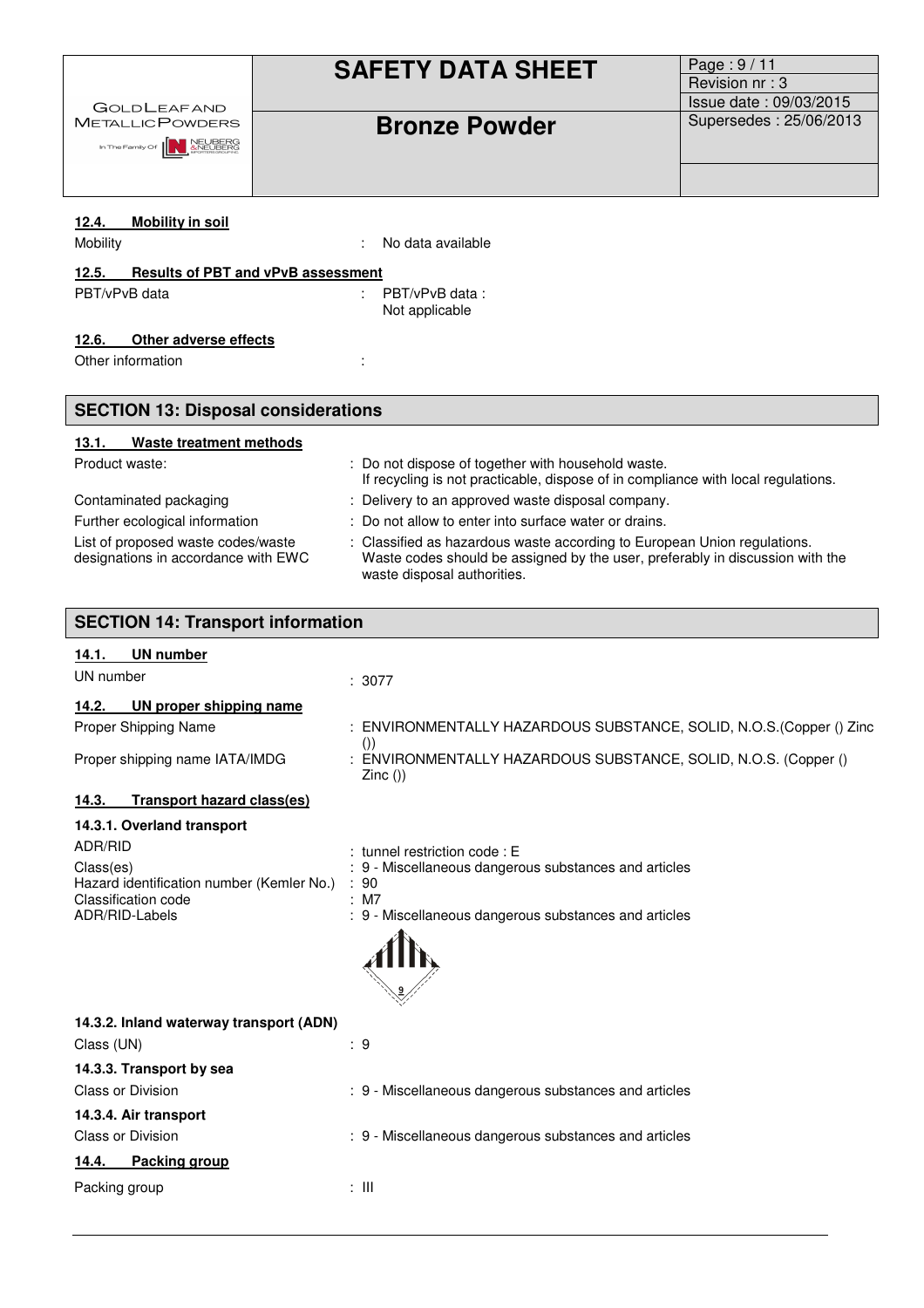| <b>GOLDLEAFAND</b><br><b>METALLICPOWDERS</b><br>In The Family Of <b>AN ANEUBERG</b> | <b>SAFETY DATA SHEET</b><br><b>Bronze Powder</b> | Page: 10 / 11<br>Revision nr: 3<br>Issue date: 09/03/2015<br>Supersedes: 25/06/2013 |
|-------------------------------------------------------------------------------------|--------------------------------------------------|-------------------------------------------------------------------------------------|
| <b>Environmental hazards</b><br>14.5.<br>Environmental hazards                      | $\therefore$ N                                   |                                                                                     |
| Other information                                                                   | : Not applicable.                                |                                                                                     |

**14.6 Special precautions for user** 

Special precautions for user : Not applicable.

### **14.7 Transport in bulk according to Annex II of MARPOL 73/78 and the IBC Code**

Code: IBC : Not applicable.

### **SECTION 15: Regulatory information**

#### **15.1. Safety, health and environmental regulations/legislation specific for the substance or mixture**

### **15.1.1. EU-Regulations**

|                                            | Restrictions on use                                                                                                                   | : Not applicable                                                                                                                                                                                           |
|--------------------------------------------|---------------------------------------------------------------------------------------------------------------------------------------|------------------------------------------------------------------------------------------------------------------------------------------------------------------------------------------------------------|
|                                            | This product contains an ingredient according to the<br>candidate list of Annex XIV of the REACH<br>Regulation 1907/2006/EC.          | none                                                                                                                                                                                                       |
|                                            | Authorisations                                                                                                                        | Not applicable                                                                                                                                                                                             |
|                                            | 15.1.2. National regulations                                                                                                          |                                                                                                                                                                                                            |
| DE :<br>DE :<br>DE :<br>FR:<br>NL:<br>NL : | WGK<br>TA-Luft<br>Technische Regeln für Gefahrstoffe (TRGS) :<br>Installations classées<br>ABM<br>NeR (Nederlandse emissie Richtlijn) | $\overline{2}$<br>Total dust<br>applicable<br>117X<br>4 - Very toxic to aquatic organisms, may cause long-term adverse<br>effects in the aquatic environment. (A)<br>Inorganic substances in powdered form |
| 15.2.                                      | <b>Chemical safety assessment</b>                                                                                                     |                                                                                                                                                                                                            |
|                                            | <b>Chemical Safety Assessment</b>                                                                                                     | : For this substance a chemical safety assessment has been carried out.<br>Copper<br>Zinc                                                                                                                  |

### **SECTION 16: Other information**

| Full text of R-, H- and EUH-phrases: |                                                                                                       |
|--------------------------------------|-------------------------------------------------------------------------------------------------------|
| Aquatic Acute 1                      | : Hazardous to the aquatic environment - Aquatic Acute 1                                              |
| Aquatic Chronic 1                    | : Hazardous to the aquatic environment - chronic hazard category 1                                    |
| Aquatic Chronic 3                    | : Hazardous to the aquatic environment - chronic hazard category 3                                    |
| H400                                 | : Very toxic to aquatic life.                                                                         |
| H410                                 | : Very toxic to aquatic life with long lasting effects.                                               |
| H412                                 | : Harmful to aquatic life with long lasting effects.                                                  |
| R50                                  | : Very toxic to aquatic organisms.                                                                    |
| R50/53                               | : Very toxic to aguatic organisms, may cause long-term adverse effects in the aguatic<br>environment. |
| R <sub>53</sub>                      | : May cause long-term adverse effects in the aquatic environment.                                     |
| N                                    | : Dangerous for the environment                                                                       |